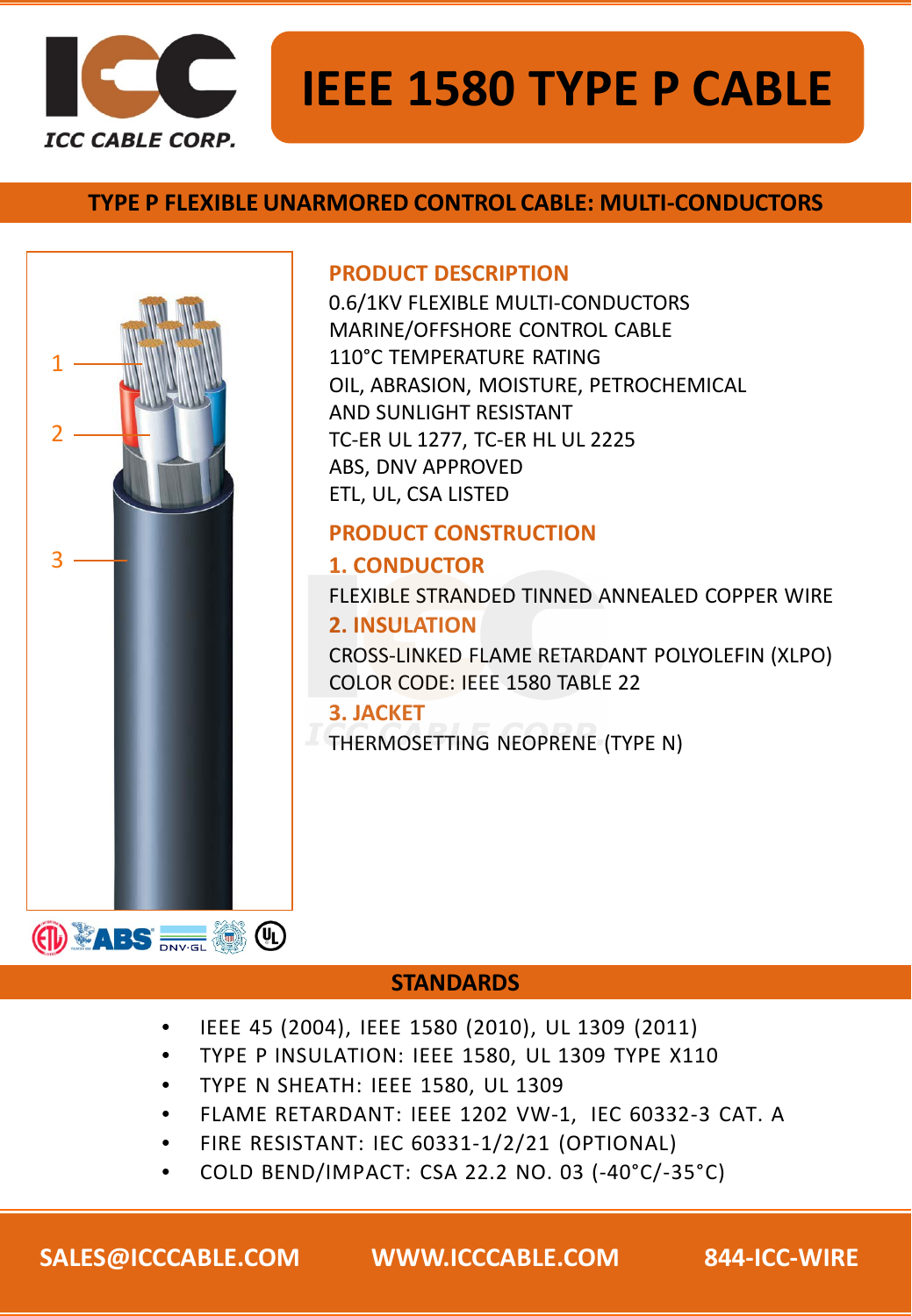

#### **TYPE P FLEXIBLE UNARMORED CONTROL CABLE: MULTI-CONDUCTOR**

| 600/1000V MULTI-CONDUCTOR |                                      | <b>UNARMORED</b>     |                  |           |               | <b>ARMORED AND SHEATHED (-BS)</b> |                  |           |               |       |
|---------------------------|--------------------------------------|----------------------|------------------|-----------|---------------|-----------------------------------|------------------|-----------|---------------|-------|
| PART NO.                  | <b>CONDUCTOR</b>                     |                      | <b>NOMINALOD</b> |           | <b>WEIGHT</b> |                                   | <b>NOMINALOD</b> |           | <b>WEIGHT</b> |       |
|                           | #OF<br><b>CORES</b>                  | <b>SIZE</b><br>(AWG) | <b>INCHES</b>    | <b>MM</b> | LBS/MFT       | KG/KM                             | <b>INCHES</b>    | <b>MM</b> | LBS/MFT       | KG/KM |
| P-2C18                    | $\overline{2}$                       | 18                   | 0.339            | 8.6       | 60            | 90                                | 0.516            | 13.1      | 175           | 260   |
| P-3C18                    | $\overline{3}$                       | 18                   | 0.354            | 9.0       | 74            | 110                               | 0.559            | 14.2      | 202           | 300   |
| P-4C18                    | $\overline{4}$                       | 18                   | 0.386            | 9.8       | 87            | 130                               | 0.591            | 15.0      | 228           | 340   |
| P-5C18                    | $\overline{5}$                       | 18                   | 0.421            | 10.7      | 101           | 150                               | 0.626            | 15.9      | 255           | 380   |
| P-6C18                    | 6                                    | 18                   | 0.457            | 11.6      | 121           | 180                               | 0.661            | 16.8      | 282           | 420   |
| P-7C18                    | $\overline{7}$                       | 18                   | 0.457            | 11.6      | 128           | 190                               | 0.661            | 16.8      | 289           | 430   |
| P-8C18                    | 8                                    | 18                   | 0.492            | 12.5      | 148           | 220                               | 0.697            | 17.7      | 323           | 480   |
| P-10C18                   | 10                                   | 18                   | 0.602            | 15.3      | 202           | 300                               | 0.807            | 20.5      | 410           | 610   |
| P-12C18                   | 12                                   | 18                   | 0.618            | 15.7      | 222           | 330                               | 0.823            | 20.9      | 437           | 650   |
| P-14C18                   | 14                                   | 18                   | 0.650            | 16.5      | 249           | 370                               | 0.898            | 22.8      | 511           | 760   |
| P-16C18                   | 16                                   | 18                   | 0.685            | 17.4      | 282           | 420                               | 0.933            | 23.7      | 551           | 820   |
| P-20C18                   | 20                                   | 18                   | 0.740            | 18.8      | 336           | 500                               | 0.988            | 25.1      | 625           | 930   |
| P-24C18                   | 24                                   | 18                   | 0.878            | 22.3      | 443           | 660                               | 1.126            | 28.6      | 779           | 1160  |
| P-30C18                   | 30                                   | 18                   | 0.929            | 23.6      | 517           | 770                               | 1.177            | 29.9      | 874           | 1300  |
| P-37C18                   | 37                                   | 18                   | 1.000            | 25.4      | 605           | 900                               | 1.248            | 31.7      | 995           | 1480  |
| P-44C18                   | 44                                   | 18                   | 1.118            | 28.4      | 726           | 1080                              | 1.366            | 34.7      | 1149          | 1710  |
| P-60C18                   | 60                                   | 18                   | 1.236            | 31.4      | 927           | 1380                              | 1.484            | 37.7      | 1398          | 2080  |
| P-91C18                   | 91                                   | 18                   | 1.472            | 37.4      | 1337          | 1990                              | 1.780            | 45.2      | 1996          | 2970  |
| P-2C16                    | $\overline{2}$                       | 16                   | 0.350            | 8.9       | 67            | 100                               | 0.555            | 14.1      | 195           | 290   |
| $P-3C16$                  | $\overline{3}$                       | 16                   | 0.370            | 9.4       | 81            | 120                               | 0.575            | 14.6      | 215           | 320   |
| P-4C16                    | $\overline{4}$                       | 16                   | 0.402            | 10.2      | 101           | 150                               | 0.606            | 15.4      | 249           | 370   |
| P-5C16                    | $\overline{5}$                       | 16                   | 0.437            | 11.1      | 114           | 170                               | 0.642            | 16.3      | 276           | 410   |
| P-6C16                    | $\boldsymbol{6}$                     | 16                   | 0.476            | 12.1      | 141           | 210                               | 0.681            | 17.3      | 309           | 460   |
| P-7C16                    | $\overline{7}$                       | 16                   | 0.476            | 12.1      | 148           | 220                               | 0.681            | 17.3      | 316           | 470   |
| P-8C16                    | $\overline{\overline{\overline{8}}}$ | 16                   | 0.512            | 13.0      | 168           | 250                               | 0.717            | 18.2      | 349           | 520   |
| P-10C16                   | 10                                   | 16                   | 0.626            | 15.9      | 228           | 340                               | 0.874            | 22.2      | 484           | 720   |
| P-12C16                   | 12                                   | 16                   | 0.646            | 16.4      | 262           | 390                               | 0.894            | 22.7      | 517           | 770   |
| P-14C16                   | 14                                   | 16                   | 0.677            | 17.2      | 289           | 430                               | 0.925            | 23.5      | 564           | 840   |
| P-16C16                   | 16                                   | 16                   | 0.717            | 18.2      | 329           | 490                               | 0.965            | 24.5      | 611           | 910   |
| P-20C16                   | 20                                   | 16                   | 0.776            | 19.7      | 390           | 580                               | 1.024            | 26.0      | 699           | 1040  |
| P-24C16                   | 24                                   | 16                   | 0.921            | 23.4      | 517           | 770                               | 1.169            | 29.7      | 874           | 1300  |
| P-30C16                   | 30                                   | 16                   | 0.976            | 24.8      | 605           | 900                               | 1.224            | 31.1      | 981           | 1460  |
| P-37C16                   | 37                                   | 16                   | 1.047            | 26.6      | 719           | 1070                              | 1.295            | 32.9      | 1115          | 1660  |
| P-44C16                   | 44                                   | 16                   | 1.173            | 29.8      | 860           | 1280                              | 1.421            | 36.1      | 1304          | 1940  |
| P-60C16                   | 60                                   | 16                   | 1.295            | 32.9      | 1102          | 1640                              | 1.543            | 39.2      | 1586          | 2360  |
| P-91C16                   | 91                                   | 16                   | 1.547            | 39.3      | 1599          | 2380                              | 1.854            | 47.1      | 2285          | 3400  |

DATA SUBJECT TO NORMAL MANUFACTURING TOLERANCES

CABLE OD AND WEIGHT ARE NOMINAL. SUBJECT TO INDUSTRY TOLERANCES **"-BS"** ADDED TO PART NUMBER INDICATES ARMORED & SHEATHED CABLE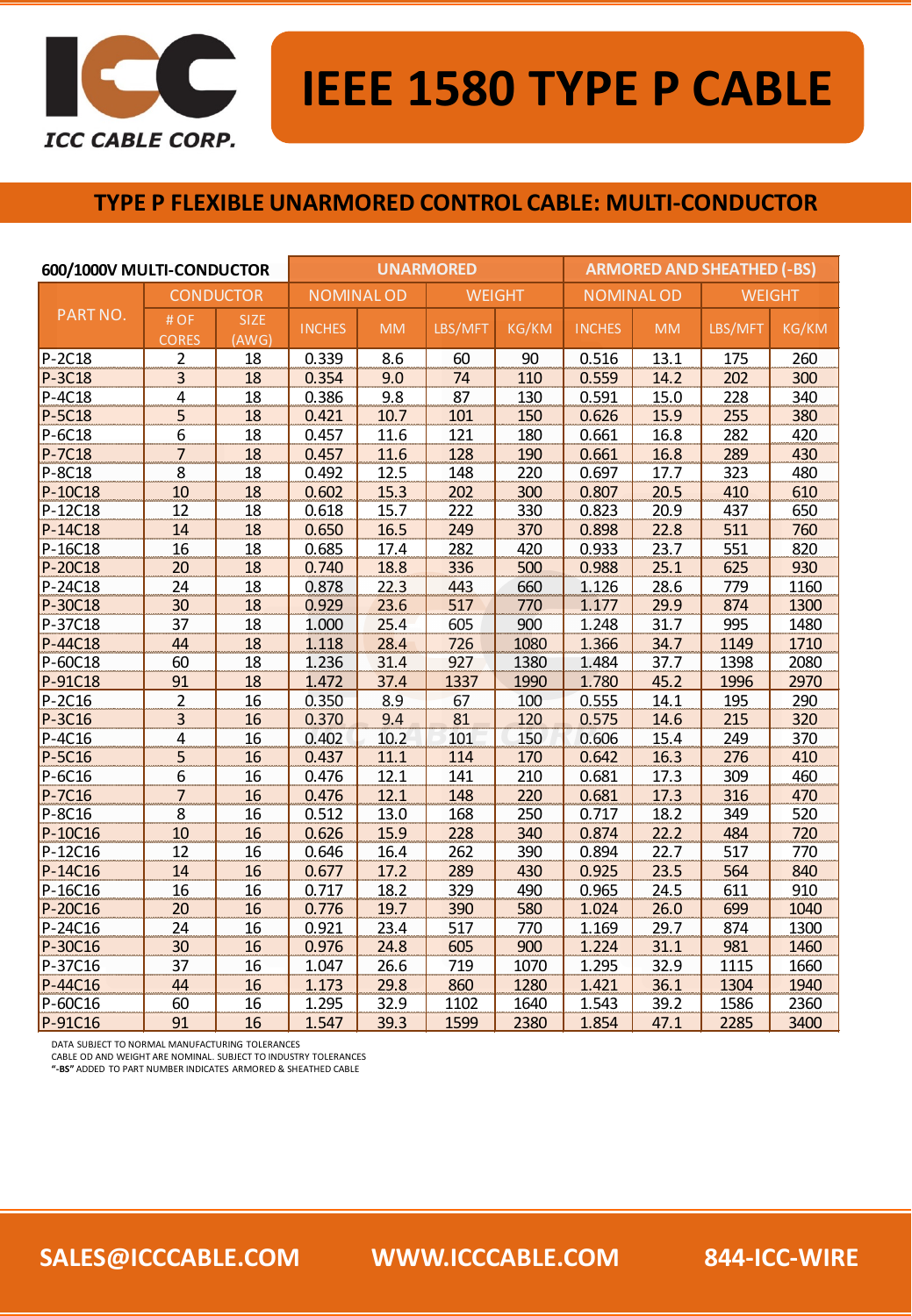

#### **TYPE P FLEXIBLE UNARMORED CONTROL CABLE: MULTI-CONDUCTOR**

| 600/1000V MULTI-CONDUCTOR |                     | <b>UNARMORED</b>     |                  |           |               | <b>ARMORED AND SHEATHED (-BS)</b> |                   |           |               |              |
|---------------------------|---------------------|----------------------|------------------|-----------|---------------|-----------------------------------|-------------------|-----------|---------------|--------------|
| PART NO.                  | <b>CONDUCTOR</b>    |                      | <b>NOMINALOD</b> |           | <b>WEIGHT</b> |                                   | <b>NOMINAL OD</b> |           | <b>WEIGHT</b> |              |
|                           | #OF<br><b>CORES</b> | <b>SIZE</b><br>(AWG) | <b>INCHES</b>    | <b>MM</b> | LBS/MFT       | <b>KG/KM</b>                      | <b>INCHES</b>     | <b>MM</b> | LBS/MFT       | <b>KG/KM</b> |
| P-2C14                    | $\overline{2}$      | 14                   | 0.378            | 9.6       | 81            | 120                               | 0.583             | 14.8      | 222           | 330          |
| P-3C14                    | 3                   | 14                   | 0.402            | 10.2      | 101           | 150                               | 0.606             | 15.4      | 249           | 370          |
| P-4C14                    | 4                   | 14                   | 0.437            | 11.1      | 128           | 190                               | 0.642             | 16.3      | 282           | 420          |
| P-5C14                    | 5                   | 14                   | 0.476            | 12.1      | 155           | 230                               | 0.681             | 17.3      | 323           | 480          |
| P-6C14                    | 6                   | 14                   | 0.520            | 13.2      | 181           | 270                               | 0.724             | 18.4      | 363           | 540          |
| P-7C14                    | 7                   | 14                   | 0.520            | 13.2      | 195           | 290                               | 0.724             | 18.4      | 376           | 560          |
| P-8C14                    | 8                   | 14                   | 0.587            | 14.9      | 235           | 350                               | 0.791             | 20.1      | 443           | 660          |
| P-10C14                   | 10                  | 14                   | 0.685            | 17.4      | 302           | 450                               | 0.933             | 23.7      | 571           | 850          |
| P-12C14                   | 12                  | 14                   | 0.705            | 17.9      | 336           | 500                               | 0.953             | 24.2      | 618           | 920          |
| P-14C14                   | 14                  | 14                   | 0.740            | 18.8      | 383           | 570                               | 0.988             | 25.1      | 679           | 1010         |
| P-16C14                   | 16                  | 14                   | 0.780            | 19.8      | 430           | 640                               | 1.028             | 26.1      | 732           | 1090         |
| P-20C14                   | 20                  | 14                   | 0.890            | 22.6      | 558           | 830                               | 1.138             | 28.9      | 900           | 1340         |
| P-24C14                   | 24                  | 14                   | 1.008            | 25.6      | 672           | 1000                              | 1.256             | 31.9      | 1062          | 1580         |
| P-30C14                   | 30                  | 14                   | 1.067            | 27.1      | 800           | 1190                              | 1.315             | 33.4      | 1203          | 1790         |
| P-37C14                   | 37                  | 14                   | 1.146            | 29.1      | 947           | 1410                              | 1.394             | 35.4      | 1384          | 2060         |
| P-44C14                   | 44                  | 14                   | 1.287            | 32.7      | 1136          | 1690                              | 1.535             | 39.0      | 1619          | 2410         |
| P-60C14                   | 60                  | 14                   | 1.425            | 36.2      | 1472          | 2190                              | 1.732             | 44.0      | 2110          | 3140         |
| P-91C14                   | 91                  | 14                   | 1.760            | 44.7      | 2258          | 3360                              | 2.067             | 52.5      | 3031          | 4510         |
| P-6C12                    | 6                   | 12                   | 0.602            | 15.3      | 255           | 380                               | 0.807             | 20.5      | 464           | 690          |
| P-7C12                    | $\overline{7}$      | 12                   | 0.602            | 15.3      | 282           | 420                               | 0.807             | 20.5      | 491           | 730          |
| P-8C12                    | 8                   | 12                   | 0.650            | 16.5      | 316           | 470                               | 0.898             | 22.8      | 578           | 860          |
| P-10C12                   | 10                  | 12                   | 0.760            | 19.3      | 403           | 600                               | 1.008             | 25.6      | 706           | 1050         |
| P-12C12                   | 12                  | 12                   | 0.783            | 19.9      | 457           | 680                               | 1.031             | 26.2      | 766           | 1140         |
| P-14C12                   | 14                  | 12                   | 0.823            | 20.9      | 517           | 770                               | 1.071             | 27.2      | 840           | 1250         |
| P-16C12                   | 16                  | 12                   | 0.913            | 23.2      | 625           | 930                               | 1.161             | 29.5      | 981           | 1460         |
| P-20C12                   | 20                  | 12                   | 0.992            | 25.2      | 753           | 1120                              | 1.240             | 31.5      | 1136          | 1690         |
| P-24C12                   | 24                  | 12                   | 1.118            | 28.4      | 907           | 1350                              | 1.366             | 34.7      | 1337          | 1990         |
| P-30C12                   | 30                  | 12                   | 1.185            | 30.1      | 1089          | 1620                              | 1.433             | 36.4      | 1539          | 2290         |
| P-37C12                   | 37                  | 12                   | 1.276            | 32.4      | 1304          | 1940                              | 1.524             | 38.7      | 1781          | 2650         |
| P-44C12                   | 44                  | 12                   | 1.433            | 36.4      | 1559          | 2320                              | 1.740             | 44.2      | 2197          | 3270         |
| P-60C12                   | 60                  | 12                   | 1.591            | 40.4      | 2043          | 3040                              | 1.898             | 48.2      | 2742          | 4080         |
| P-91C12                   | 91                  | 12                   | 1.965            | 49.9      | 3118          | 4640                              | 2.272             | 57.7      | 3978          | 5920         |

DATA SUBJECT TO NORMAL MANUFACTURING TOLERANCES

CABLE OD AND WEIGHT ARE NOMINAL. SUBJECT TO INDUSTRY TOLERANCES **"-BS"** ADDED TO PART NUMBER INDICATES ARMORED & SHEATHED CABLE